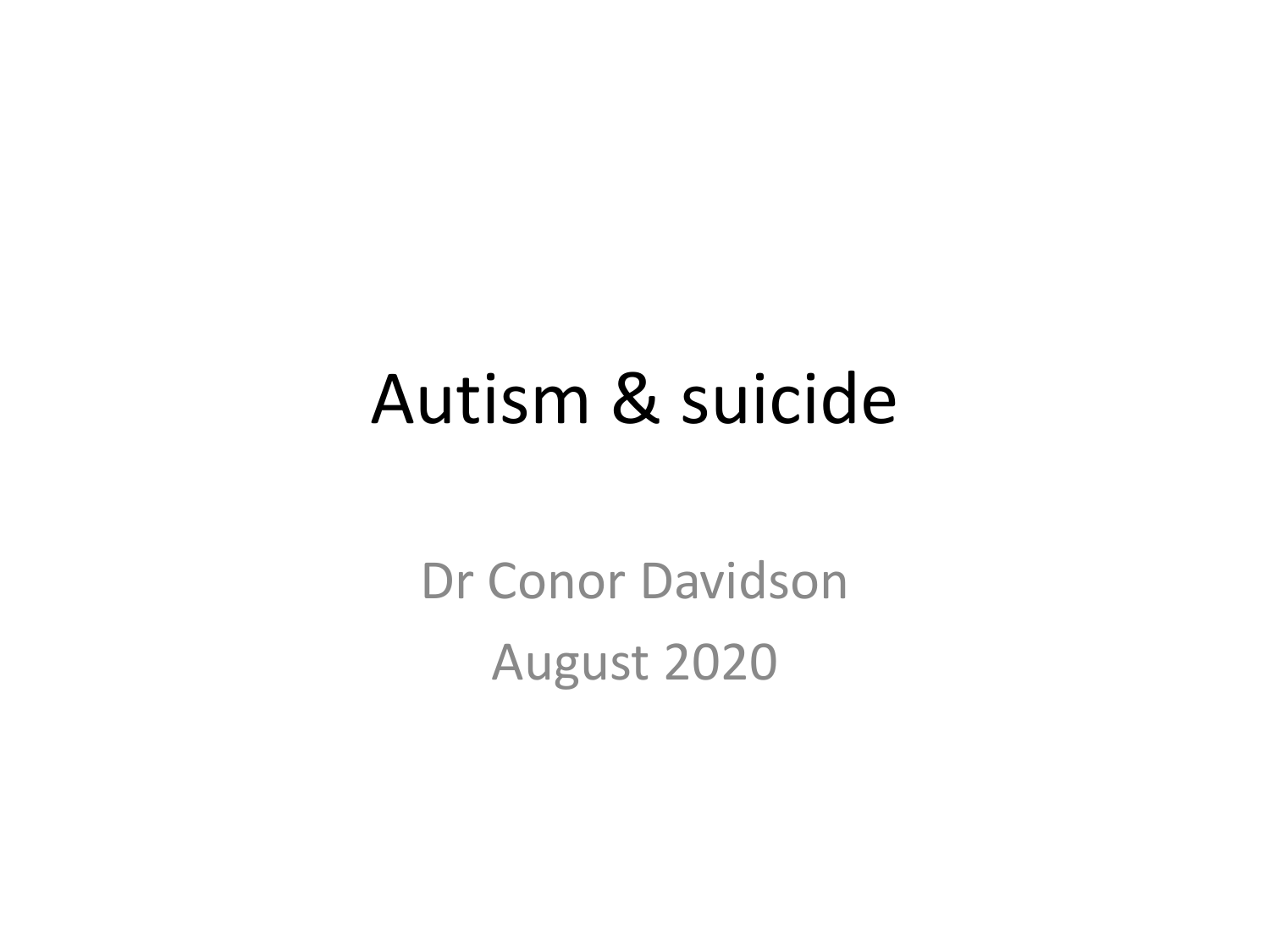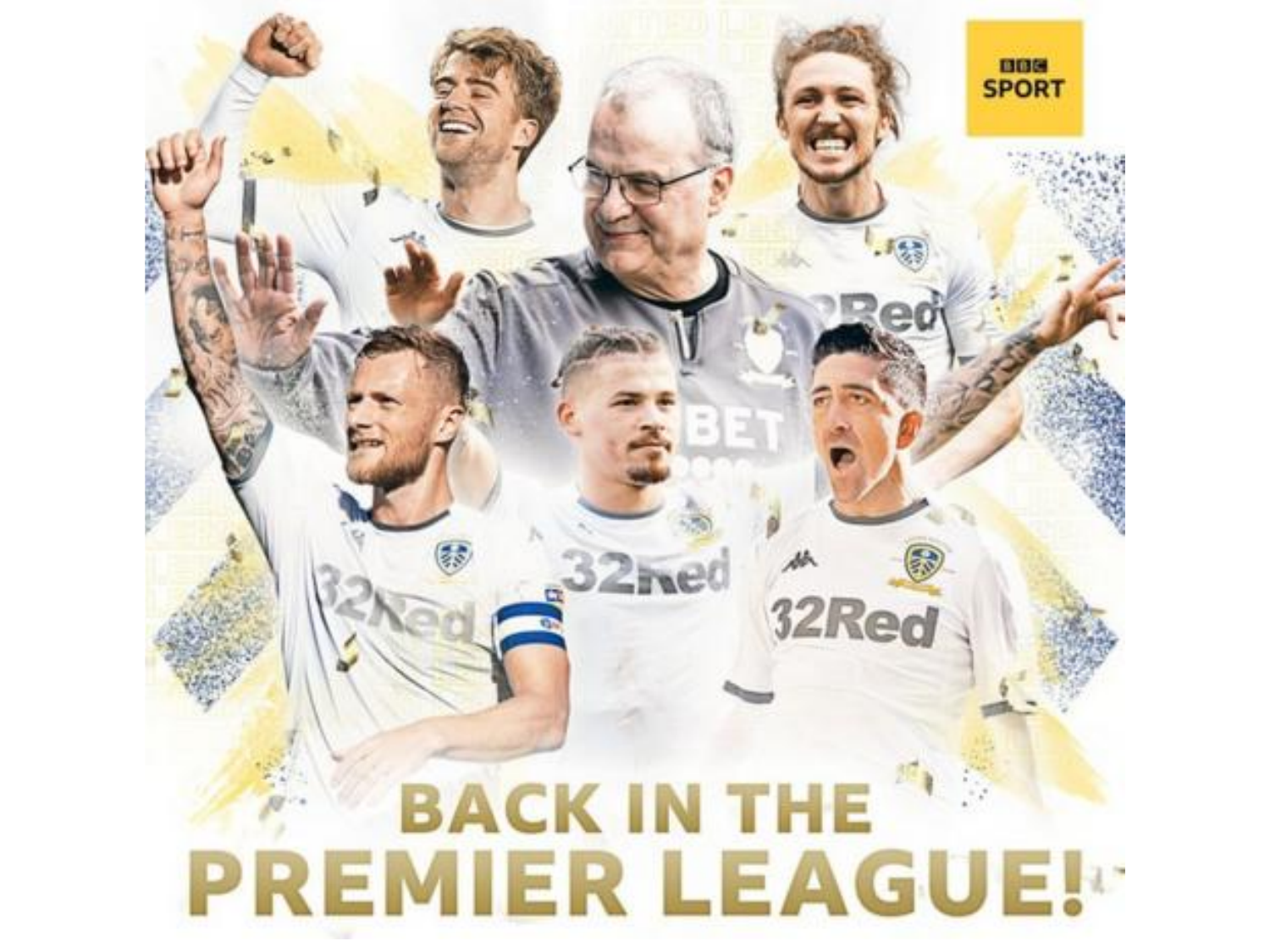### **Common**

- Up to 1 in 20 psychiatric patients have autism (Brugha et al, in press)

### **Underrecognised**

- Around half of autistic adults undiagnosed or misdiagnosed

Why should autism be the business of mental health services?

### **Complex**

Both mental and physical health comorbidity extremely common

### **Risk**

- High rates of self harm, suicide, bullying, abuse, exploitation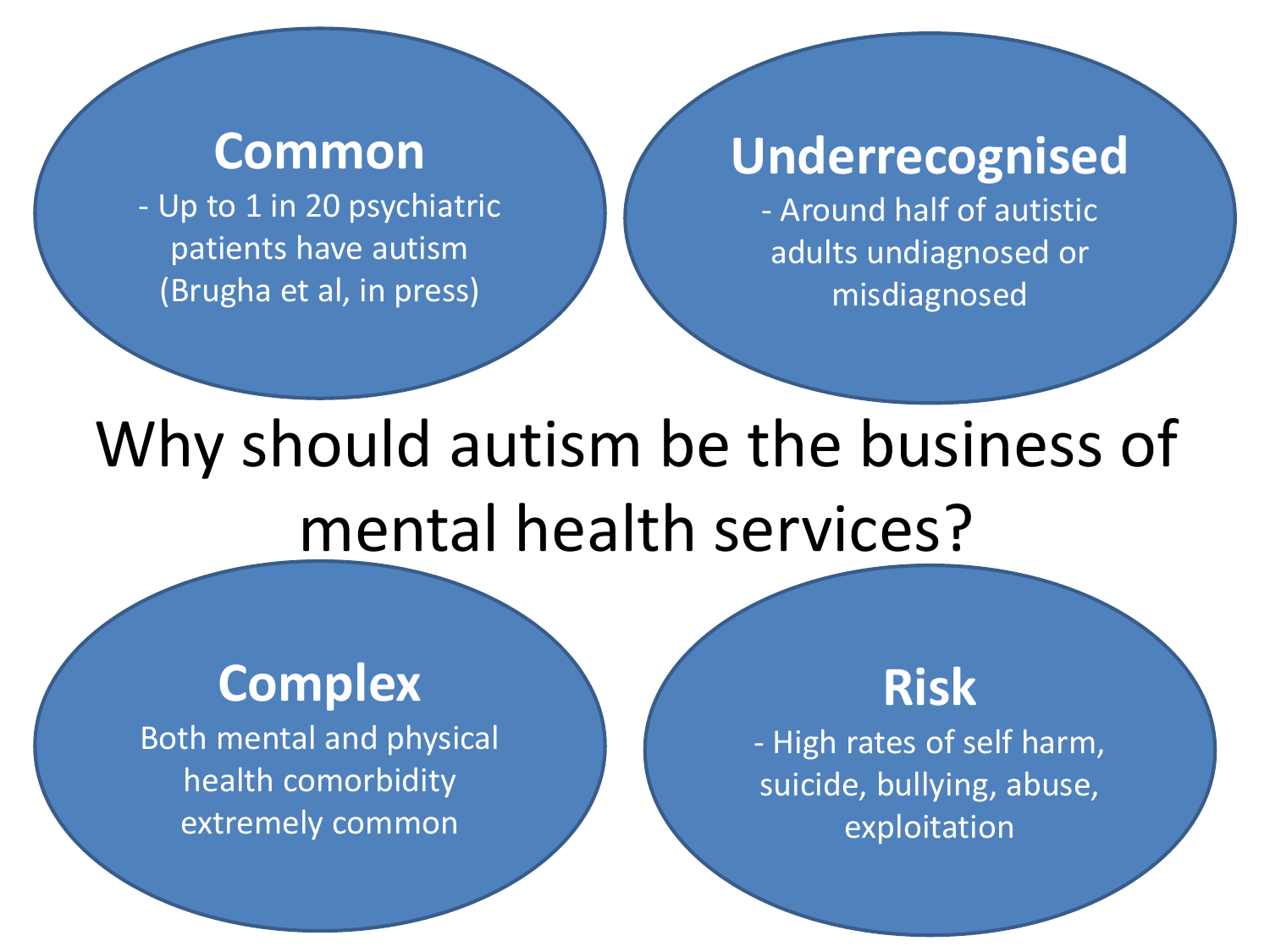## Case example

You see Lizzy, a 25 year old female, in your outpatient clinic. She is single, and lives with her mother. Her presenting complaint is of increased anxiety and low mood following a relationship breakup.

Lizzy has a history of autism diagnosed in adulthood, anxiety and depression, and fibromyalgia. She is a vegan and eats a rather restricted diet. Her sleeping pattern has always been poor. She has few friends or sources of support besides her mother, who herself has been physically poorly recently.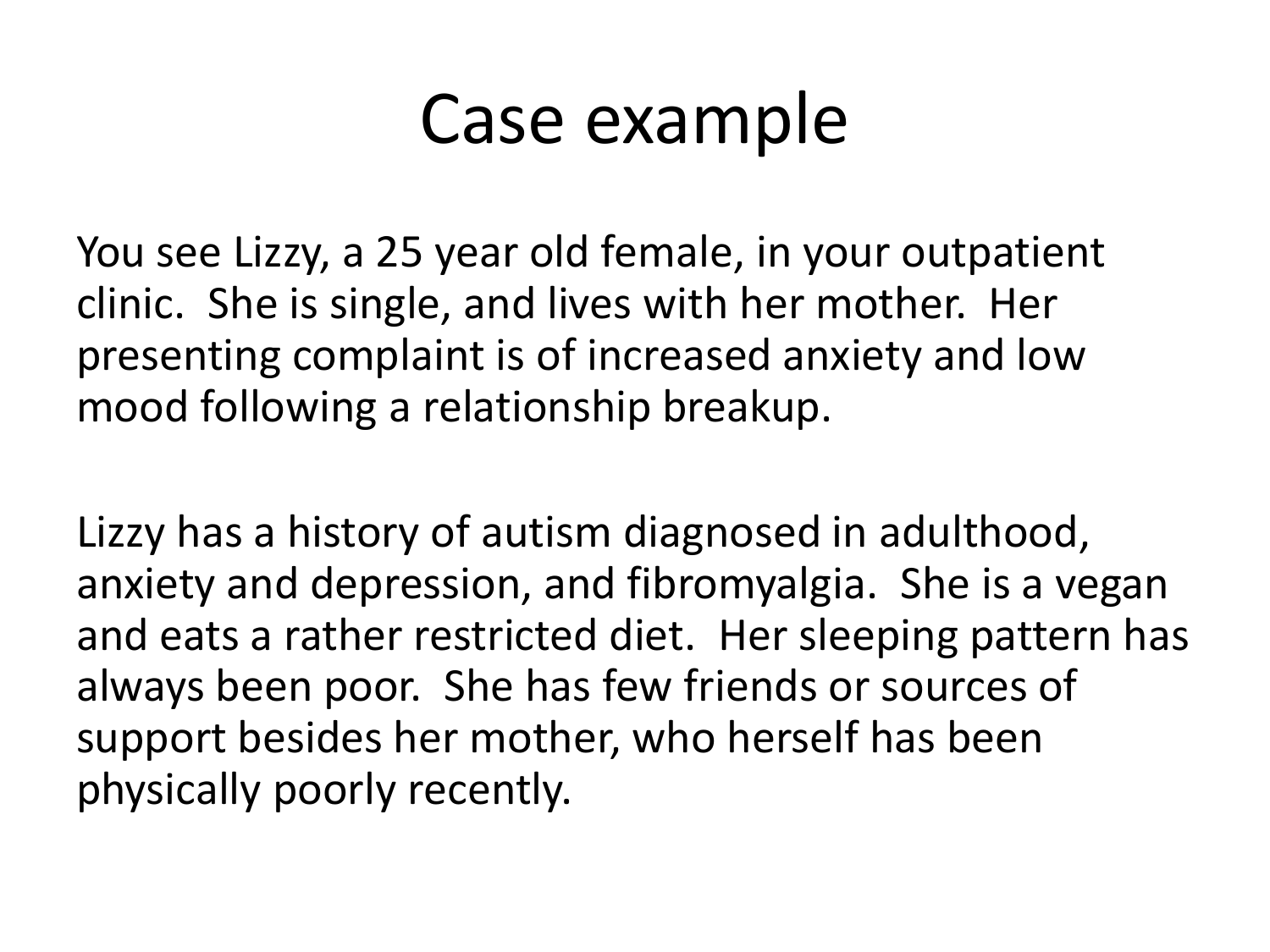The British Journal of Psychiatry (2016) **BJPsych** 208, 232-238. doi: 10.1192/bio.bo.114.160192

### Premature mortality in autism spectrum disorder

Tatja Hirvikoski, Ellenor Mittendorfer-Rutz, Marcus Boman, Henrik Larsson, Paul Lichtenstein and Sven Rölte

#### **Background**

Mortality has been suggested to be increased in autism spectrum disorder (ASD).

#### **Alims**

To examine both all-cause and cause-specific mortality in ASD, as well as investigate moderating role of gender and intellectual ability.

#### Method

Odds ratios (ORs) were calculated for a population-based cohort of ASD probands  $(p = 27122)$ , diagnosed between 1987 and 2009) compared with gender-, age- and county of residence-matched controls  $ln = 2672185$ .

#### **Results**

During the observed period, 24358 (0.91%) individuals in the

general population died, whereas the corresponding figure for individuals with ASD was 706 (2.60%; OR = 2.56; 95% CI 2.38-2.76). Cause-specific analyses showed elevated mortality in ASD for almost all analysed diagnostic categories. Mortality and patterns for cause-specific mortality were partly moderated by gender and general intellectual ability.

#### **Conclusions**

Premature mortality was markedly increased in ASD owing to a multitude of medical conditions.

#### **Declaration of interest**

Nme

#### Copyright and usage

@ The Royal College of Psychiatrists 2016.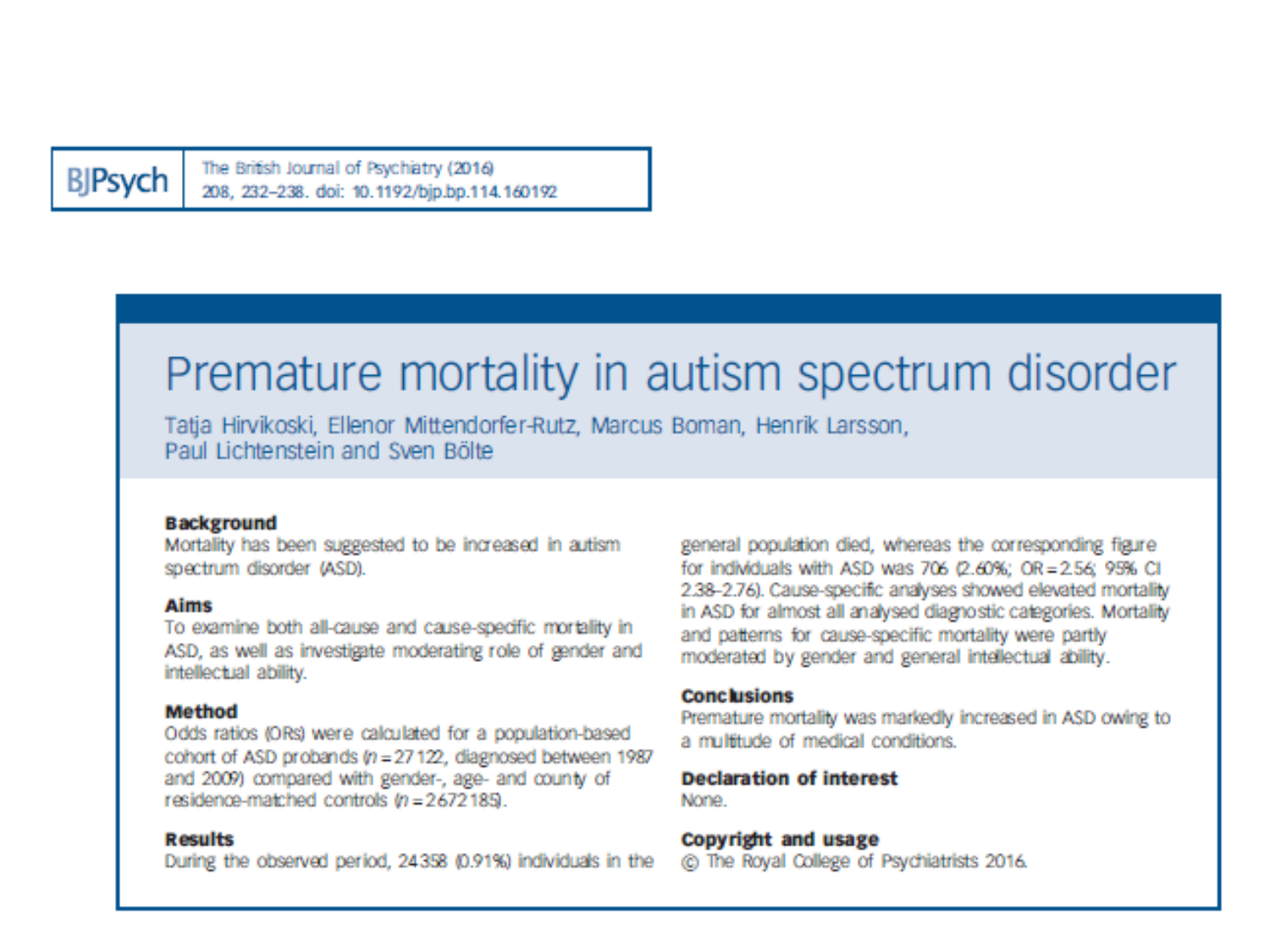## Suicide risk in autism

- Two-thirds of autistic adults have contemplated suicide (Cassidy, 2014)
- Rates of self-harm are high (Maddox, 2016)
- Death by suicide is 7-9 times more likely in people with autism than the general population (Hirvikoski et al, 2016)
- Risk is greater in females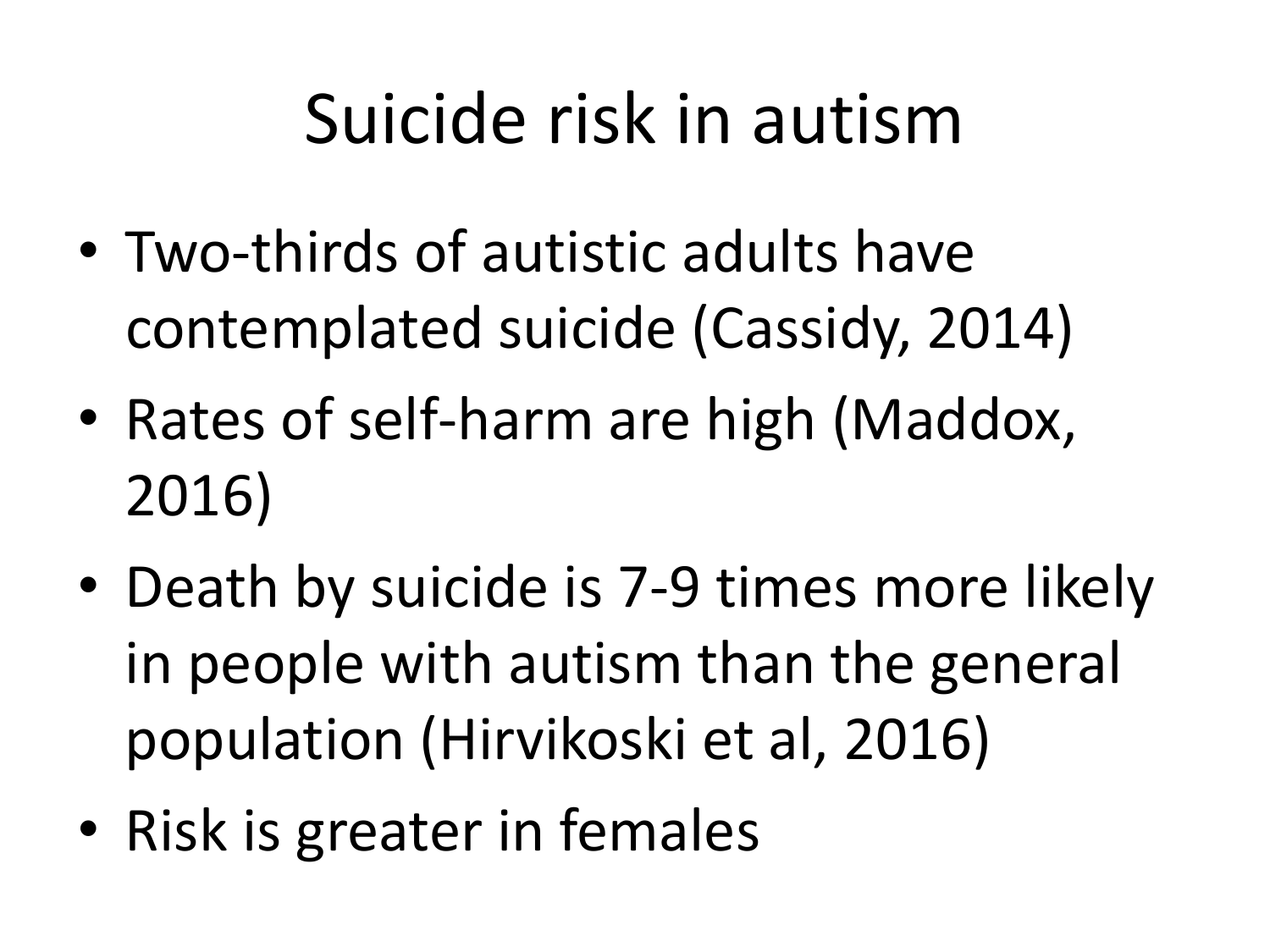## Why are people with autism more likely to die by suicide?

### **General risks**

- High rates of depression and other comorbid psychiatric diagnoses
- Higher self harm
- High rates of unemployment
- Social isolation, weaker support networks
- Feeling a burden on others
- High rates of bullying/abuse

### **Autism specific**

- Unmet support needs, Camouflaging (Cassidy 2018)
- ? cognitive rigidity eg suicide as 'logical' option to solve a problem
- ?lack of imagination unable to conceptualise consequences, including death
- ? Transition points (eg moving from school to university) may increase risk
- ?more lethal methods (pain threshold)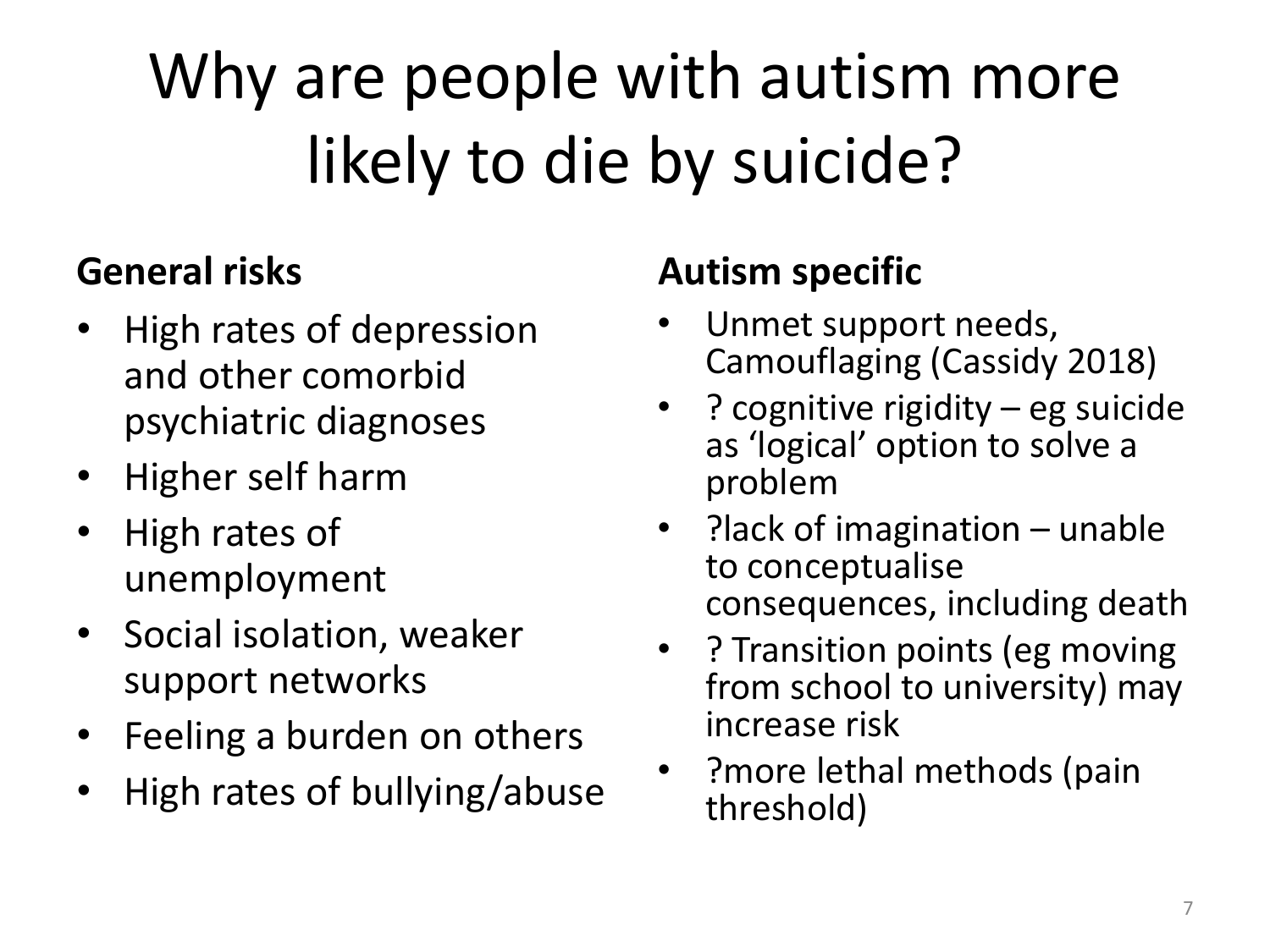# Case example (2)

Lizzy has a long history of depression and social anxiety. SSRI antidepressants make her 'hyperactive' so she is on no medication at present. She says she often has thoughts of wanting to not be in the world. She used to self harm by cutting when she was younger but hasn't done this for some years.

On mental state examination, Lizzy appears flat in affect with reduced rate, rhythm and volume of speech. She describes her recent relationship breakup in a matter-of-fact way and equally matter-of-factly says 'I have nothing to live for any more'. She says her mood feels 'the same as usual'.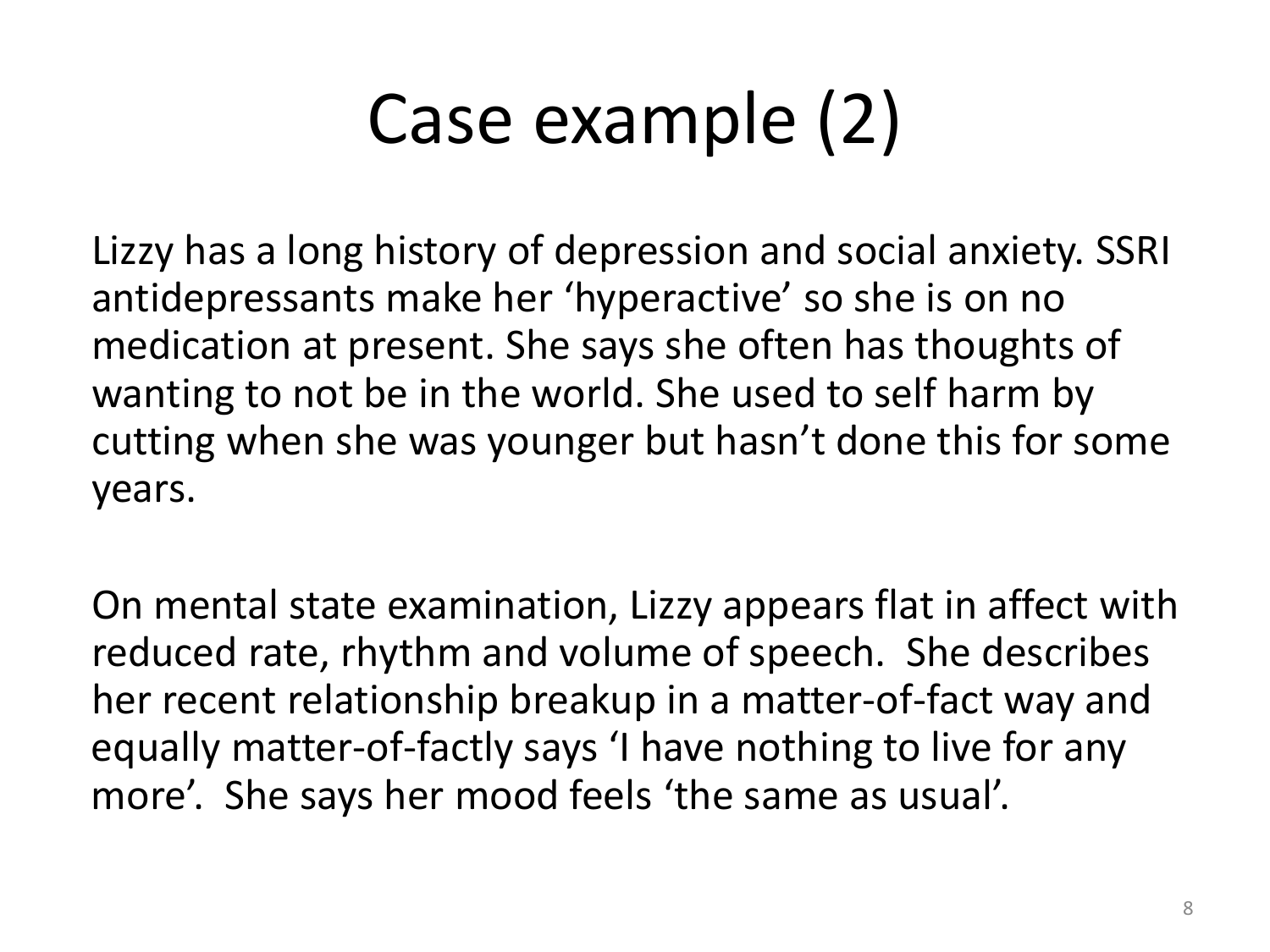## Risk assessment in autism

- Psychiatric appointment may itself be very stressful
- Autism can affect mental state examination
- Communication issues
- Difficulty describing internal states
- Can sometimes describe extreme risks without congruent affect

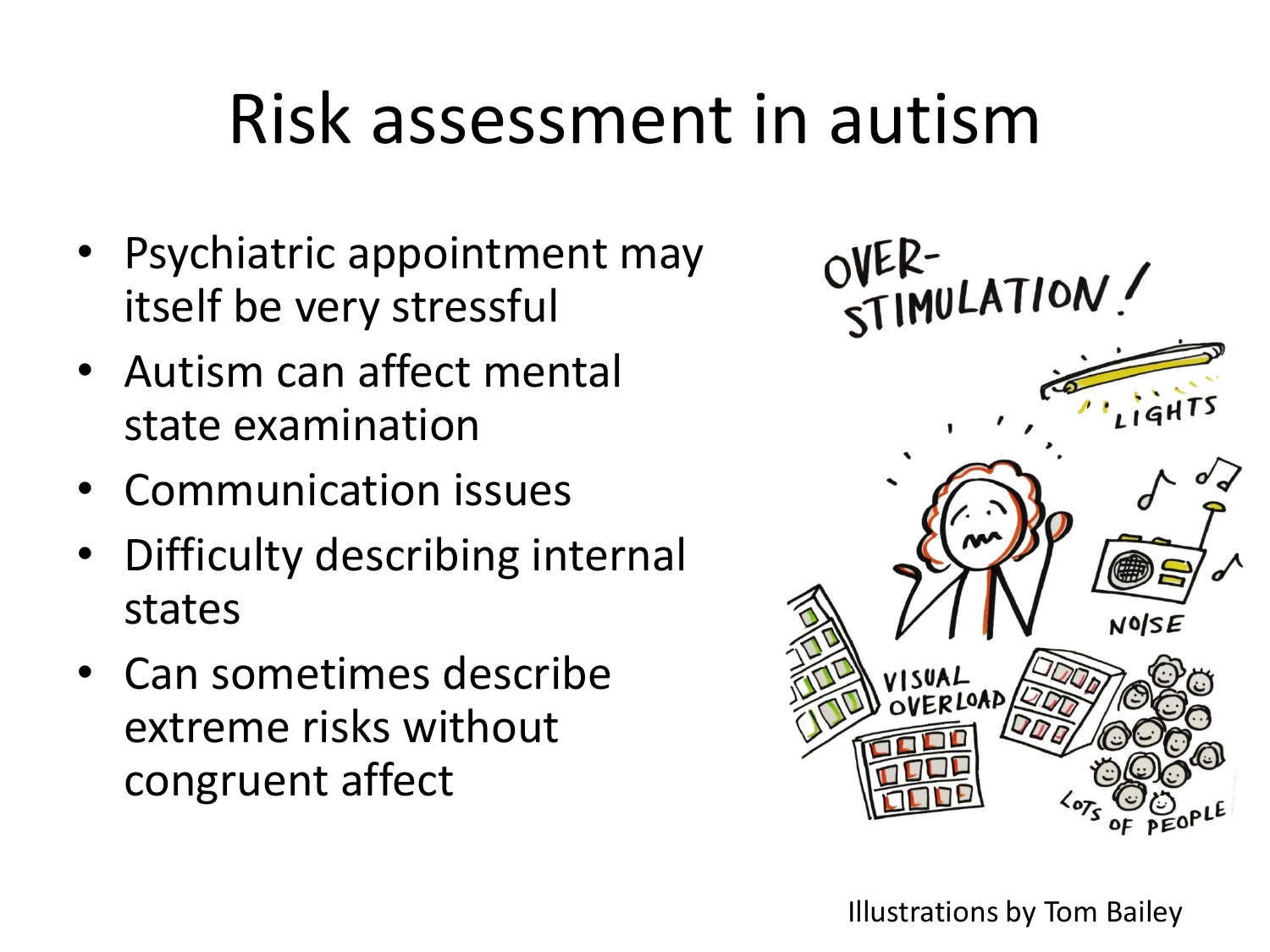## Tips for risk assessment

- Use clear, precise language
- Establish the patient's baseline
- Gather collateral information
- May need to focus more on behavioural changes than selfreport



LACK OF UNDERSTANDING FROM PROFESSIONALS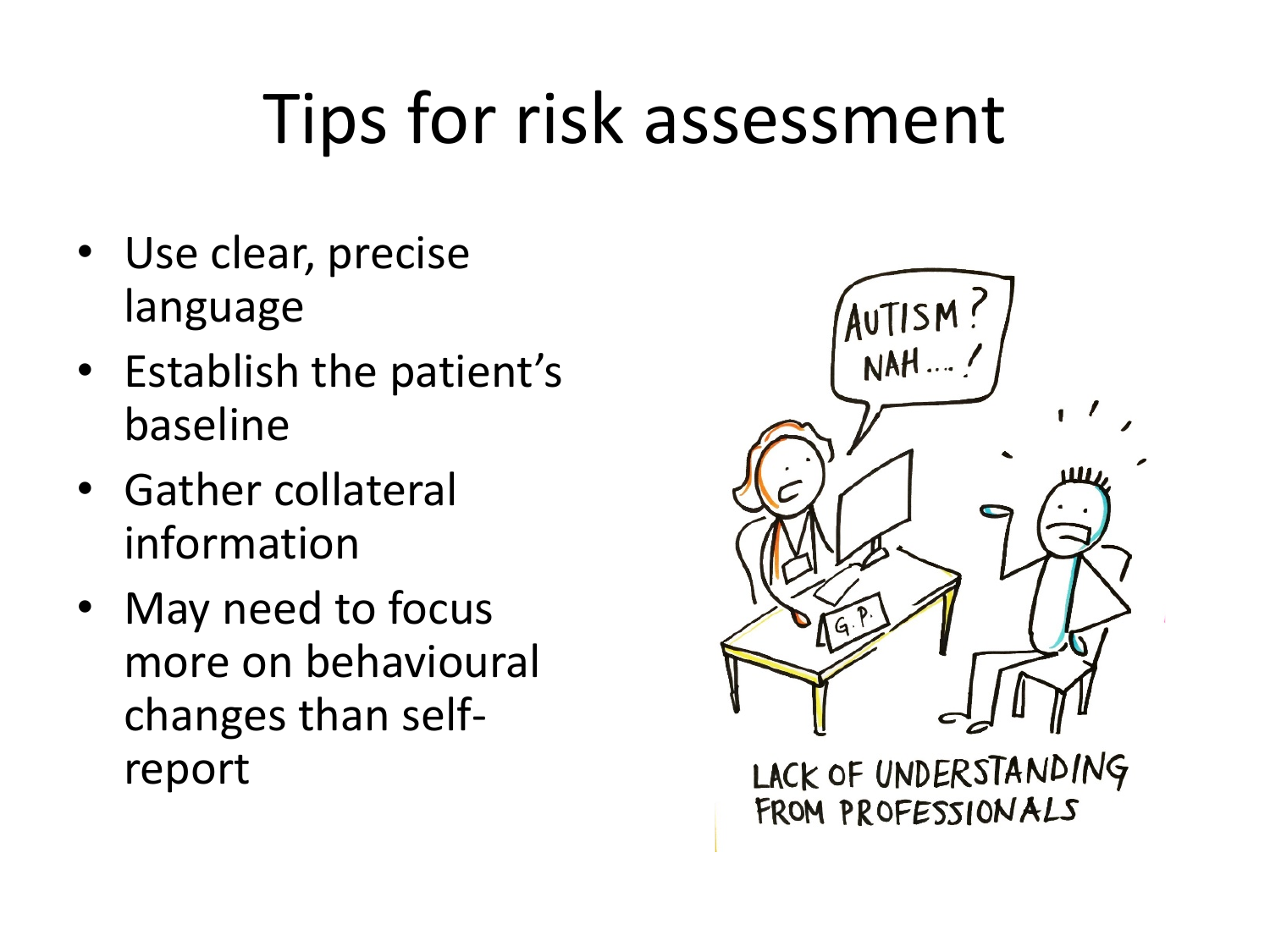# Case example (3)

Lizzy's mother tells you that that over the last two months Lizzy has been more withdrawn. She is talking less, rarely leaving the house, and spending less time on her usual interests (craft and reading). She's eating less than usual and appears to have lost weight.

Mother also suspects that Lizzy has been self harming again recently by cutting her legs. Lizzy has been talking recently about 'being a burden' and thinks she will never be able to live independently.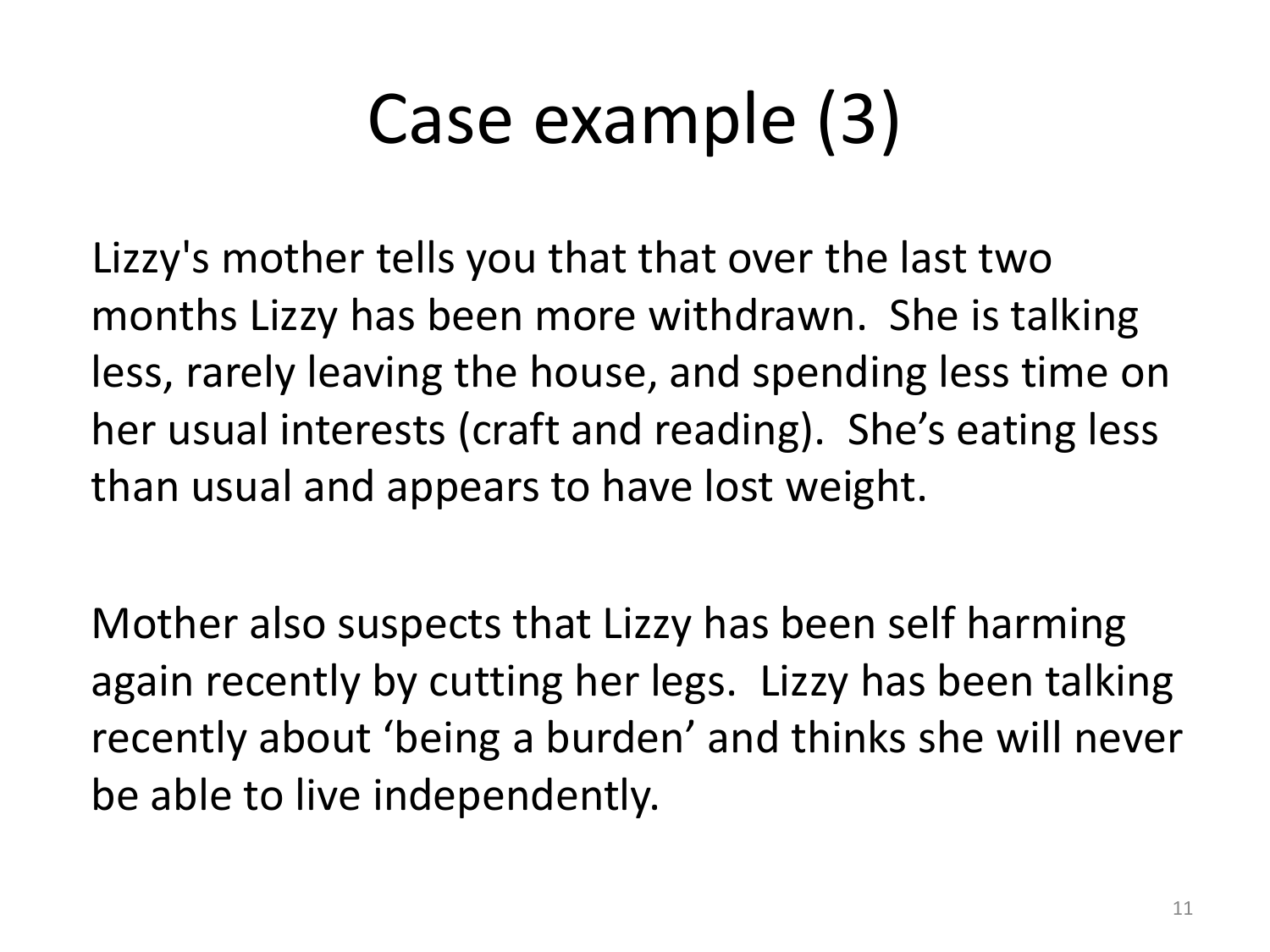## Interpersonal model of suicide

#### I am alone Thwarted belongingness

Desire for suicide

I am a burden Perceived burdensome

Capability for suicide

Lethal/Near lethal suicide attempts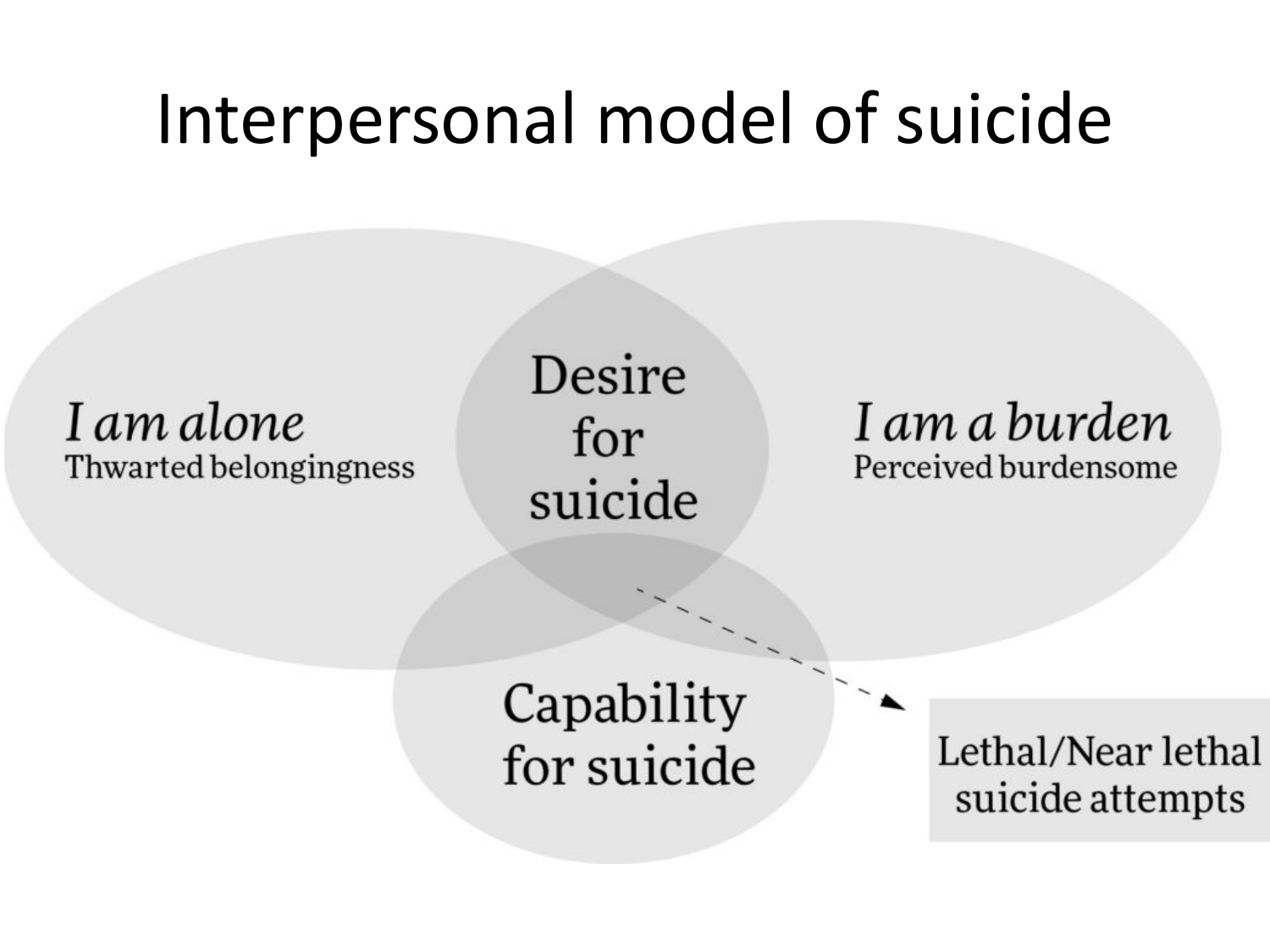# Risk management in autism

- No 'one size fits all' approach
- Modify triggers/precipitants where possible
- 'Scaffolding'
- Be aware of local autism offer
- Harness special interests
- Treat any depression including reasonable adjustments
- ? Social stories regarding nature of death & impact of suicide

#### **SECTION FIVE - Managing risk**

This is the most important part of the assessment. Suggested actions should be realistic and (if possible) agreed with the service user. Risk reduction strategies may include: work with family/carers; occupational interventions; improved communication strategies; medication; social awareness training; avoidance of trigger factors. Be aware that risk can never be eliminated completely.

How can the likelihood of risky behaviour be reduced?

1) Measures the service user can take:

2) Measures that family/carers can take:

3) Measures that services can take:

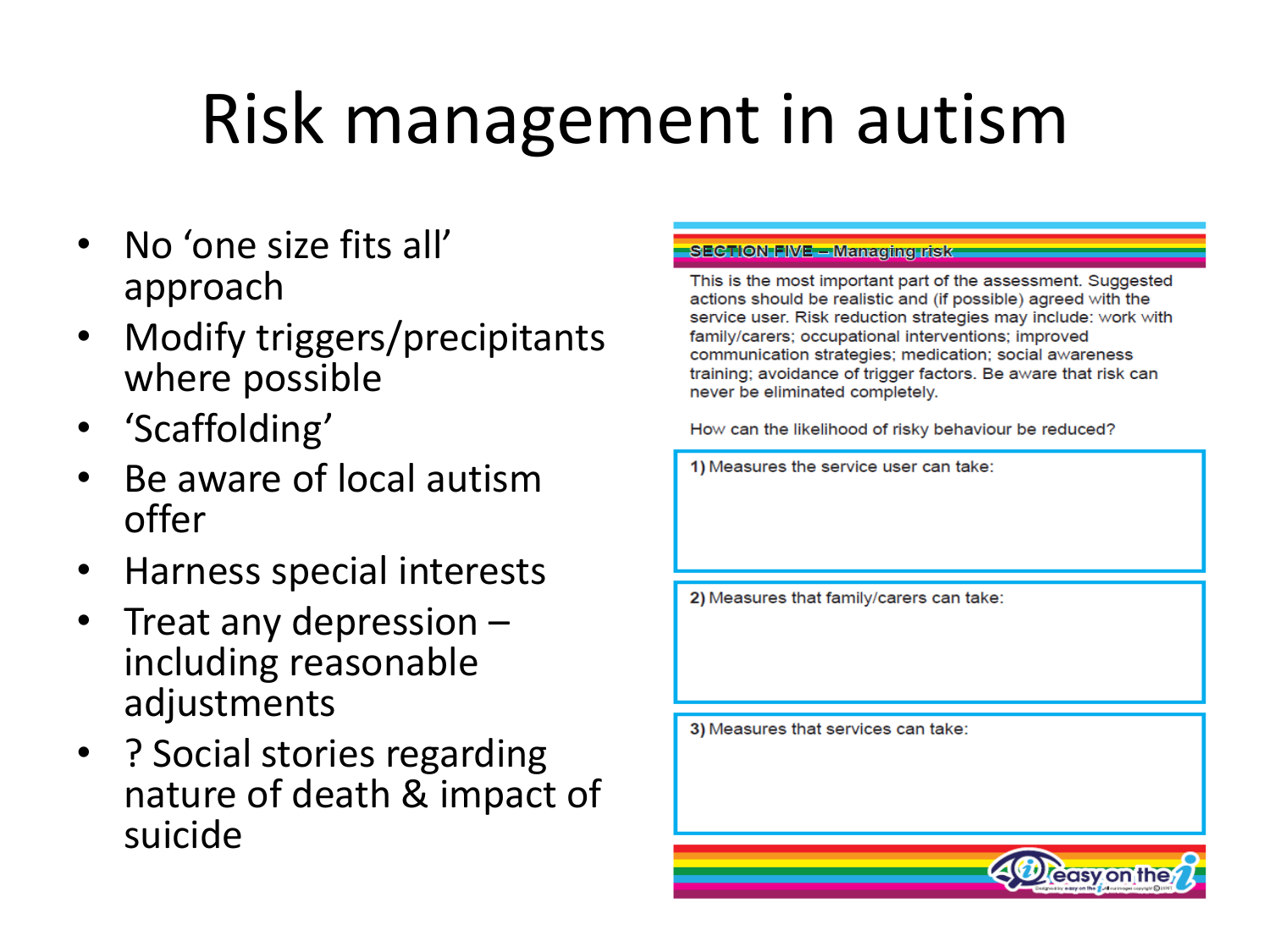# Key points

- All psychiatrists will treat autistic patients
- Risk of death by suicide is up to 10x higher in the autistic population
- Risk factors include psychiatric comorbidity, past self-harm, unemployment, social isolation, female gender, unmet care needs, and camouflaging.
- Assessment of suicide risk can be more difficult
- Manage risk as per non-autistic patients, but have higher index of suspicion and remember reasonable adjustments